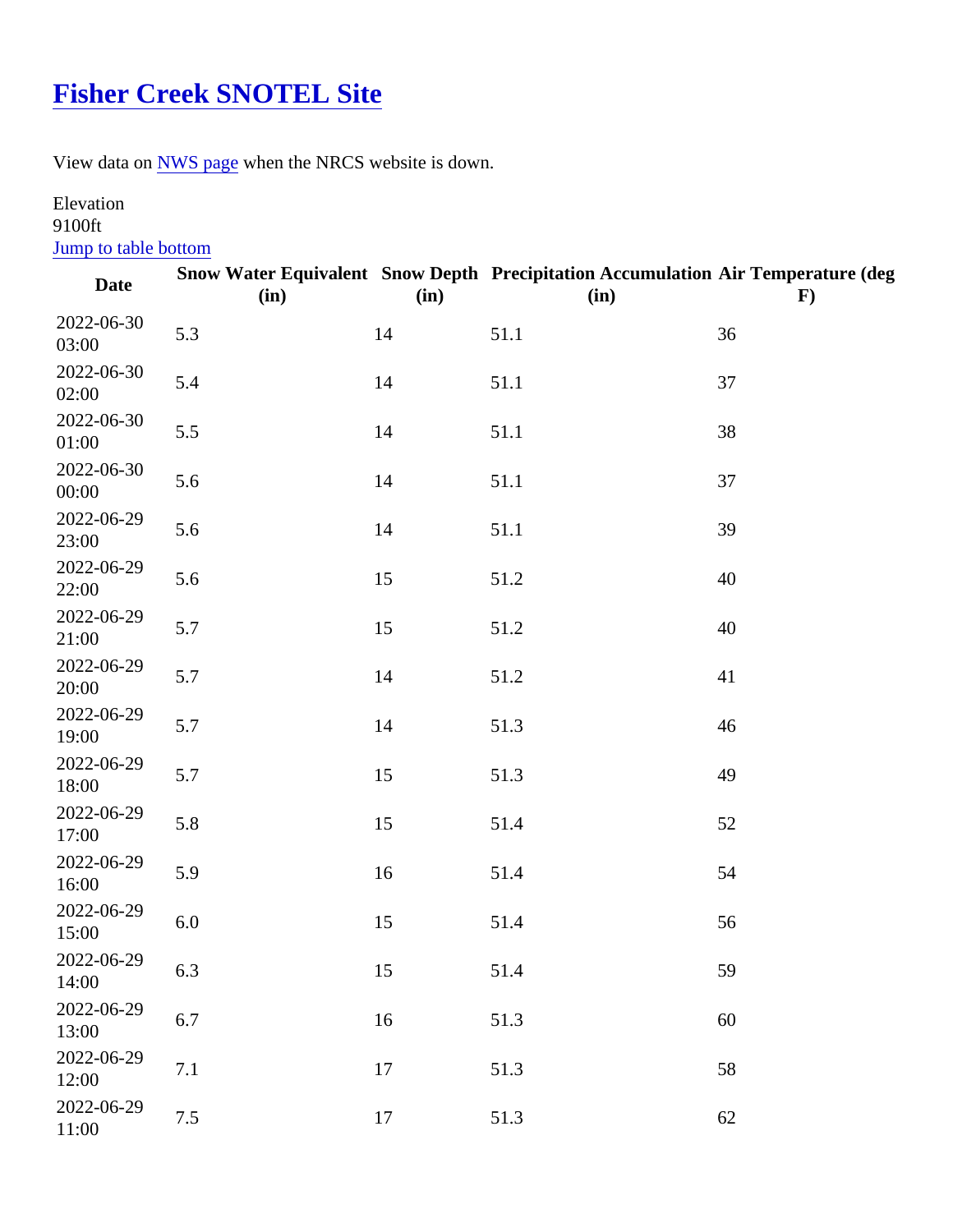| <b>Date</b>         | (in)      | (in)   | Snow Water Equivalent Snow Depth Precipitation Accumulation Air Temperature (deg<br>(in) | $\mathbf{F}$ |
|---------------------|-----------|--------|------------------------------------------------------------------------------------------|--------------|
| 2022-06-29<br>10:00 | 7.9       | 18     | 51.4                                                                                     | 61           |
| 2022-06-29<br>09:00 | $\rm 8.0$ | 19     | 51.3                                                                                     | 60           |
| 2022-06-29<br>08:00 | 8.1       | 19     | 51.3                                                                                     | 57           |
| 2022-06-29<br>07:00 | 8.1       | 19     | 51.3                                                                                     | 56           |
| 2022-06-29<br>06:00 | 8.1       | 20     | 51.2                                                                                     | 52           |
| 2022-06-29<br>05:00 | 8.0       | 20     | 51.1                                                                                     | 47           |
| 2022-06-29<br>04:00 | 8.0       | 19     | 51.1                                                                                     | 41           |
| 2022-06-29<br>03:00 | $\rm 8.0$ | 20     | 51.1                                                                                     | 40           |
| 2022-06-29<br>02:00 | 8.1       | 20     | 51.2                                                                                     | 44           |
| 2022-06-29<br>01:00 | 8.1       | 20     | 51.2                                                                                     | 44           |
| 2022-06-29<br>00:00 | 8.1       | 20     | 51.2                                                                                     | 46           |
| 2022-06-28<br>23:00 | 8.1       | 19     | 51.2                                                                                     | 43           |
| 2022-06-28<br>22:00 | 8.1       | 20     | 51.2                                                                                     | 40           |
| 2022-06-28<br>21:00 | 8.1       | 20     | 51.2                                                                                     | 41           |
| 2022-06-28<br>20:00 | 8.2       | $20\,$ | 51.2                                                                                     | 41           |
| 2022-06-28<br>19:00 | 8.2       | 20     | 51.3                                                                                     | 47           |
| 2022-06-28<br>18:00 | 8.3       | 20     | 51.3                                                                                     | 48           |
| 2022-06-28<br>17:00 | 8.5       | 21     | 51.3                                                                                     | 46           |
| 2022-06-28<br>16:00 | 8.6       | 20     | 51.3                                                                                     | 54           |
| 2022-06-28<br>15:00 | 8.8       | 19     | 51.3                                                                                     | 53           |
| 2022-06-28<br>14:00 | 9.1       | 16     | 51.3                                                                                     | 65           |